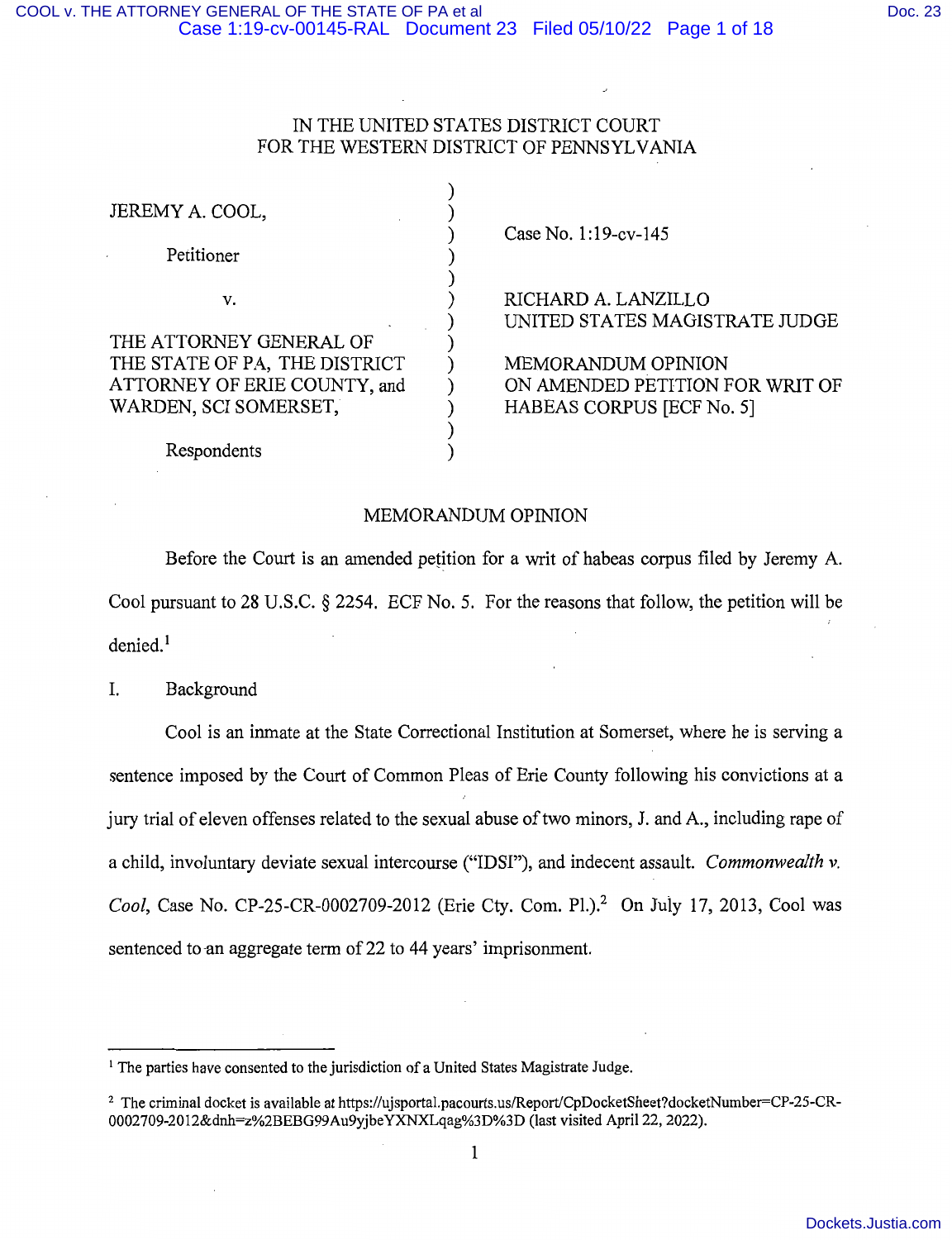## Case 1:19-cv-00145-RAL Document 23 Filed 05/10/22 Page 2 of 18

Cool filed a direct appeal from his judgment of sentence; the Pennsylvania Superior Court affirmed the judgment of sentence on November 14, 2014. *Commonwealth v. Cool*, 113 A.3d 349 (Pa. Super. 2014) (unpublished memorandum); ECF No. 13-3 at 58-69. The Pennsylvania Supreme Court denied his petition for allowance of appeal on June 3, 2015. *Commonwealth v. Cool,* 117 A.3d 295 (Pa. 2015).

On May 26, 2016, Cool filed a petition for relief pursuant to Pennsylvania's Post Conviction Relief Act ("PCRA"), 42 Pa.C.S.A. §§ 9541-46. The PCRA court dismissed the petition. The Pennsylvania Superior Court affirmed the order dismissing the petition but remanded for further proceedings. *Commonwealth v. Cool,* 181 A.3d 1266 (Pa. Super. 2017) (unpublished . memorandum); ECFNo. 13-4 at 53-66. Those proceedings concluded on February 27, 2019, when the PCRA court granted the petition insofar as it vacated the registration requirements imposed on Cool pursuant to Pennsylvania's Sexual Offender Registration and Notification Act ("SORNA"). ECF No. 13-4 at 93.

On March 28, 2019, Cool filed a second PCRA petition. ECF No. 13-4 at 96-117. That petition was dismissed as untimely. The Pennsylvania Superior Court affirmed the dismissal. *Commonwealth v. Cool,* 239 A.3d 61 (Pa. Super. 2020) (unpublished memorandum); ECF No. 13- 4 at 184-189.

Cool filed a petition for a writ of habeas corpus in this Court on May 16, 2019. ECF No. 1. On May 29, 2019, this case was stayed pending conclusion of the PCRA proceedings pending  $\ddot{\phantom{1}}$ in state court. ECF No. 2. This case was reopened on April 7, 2021, ECF No. 4, and Cool subsequently filed an amended petition, ECF No. 5, and supplement, ECF No. 5-1. On July 28, 2021, Respondents, through the District Attorney of Erie County, filed a response. ECF No. 13.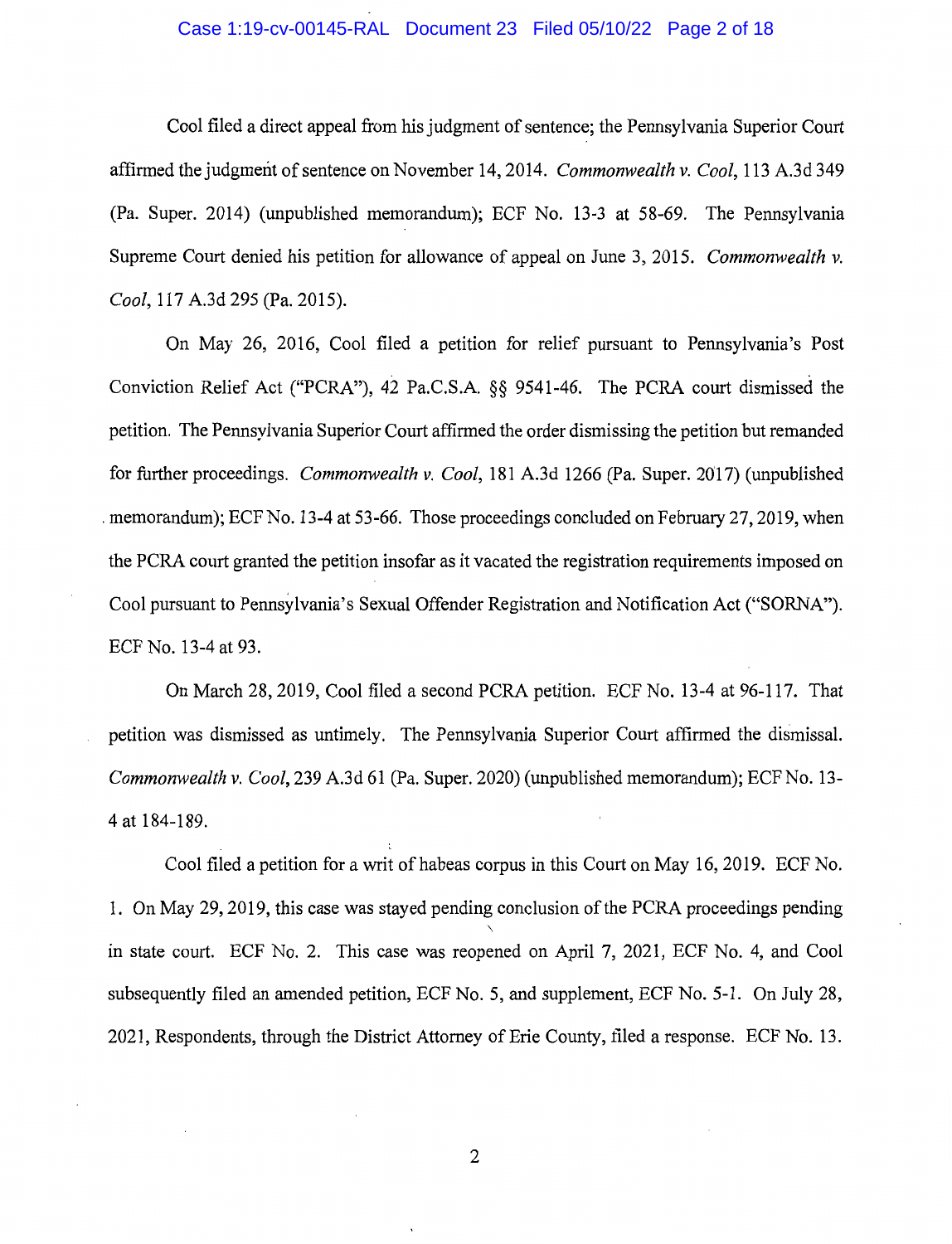On November 16, 2021, Cool filed a traverse. ECF No. 22. The amended petition is ripe for disposition. ECF No. 13 at 6-8.

II. Analysis

A. Timeliness

As a preliminary matter, Respondents argue that the instant petition is untimely. ECF No.

13 at 6-8. The Court does not agree.

The Antiterrorism and Effective Death Penalty Act of 1996 ("AEDPA") imposes a one-

year limitations period for state prisoners seeking federal habeas review. It is codified at 28 U.S.C.

§ 2244(d) and provides:

- $(1)$  A 1-year period of limitation shall apply to an application for a writ of habeas corpus by a person in custody pursuant to the judgment of a State court. The limitation period shall run from the latest of  $-$ 
	- $(A)$  the date on which the judgment became final by the conclusion of direct review or the expiration of the time for seeking such review;
	- (B) the date on which the impediment to filing an application created by State action in violation of the Constitution or laws of the United States is removed, if the applicant was prevented from filing by such State action;
	- (C) the date on which the constitutional right asserted was initially recognized by the Supreme Court, if that right has been newly recognized by the Supreme Court and made retroactively applicable to cases on collateral review; or
	- (D) the date on which the facts supporting the claim or claims presented could have been discovered through the exercise of due diligence.
- (2) The time during which a properly filed application for State post-conviction or other collateral review with respect to the pertinent judgment or claim is pending shall not be counted toward any period of limitation under this section.

28 U.S.C. § 2244(d).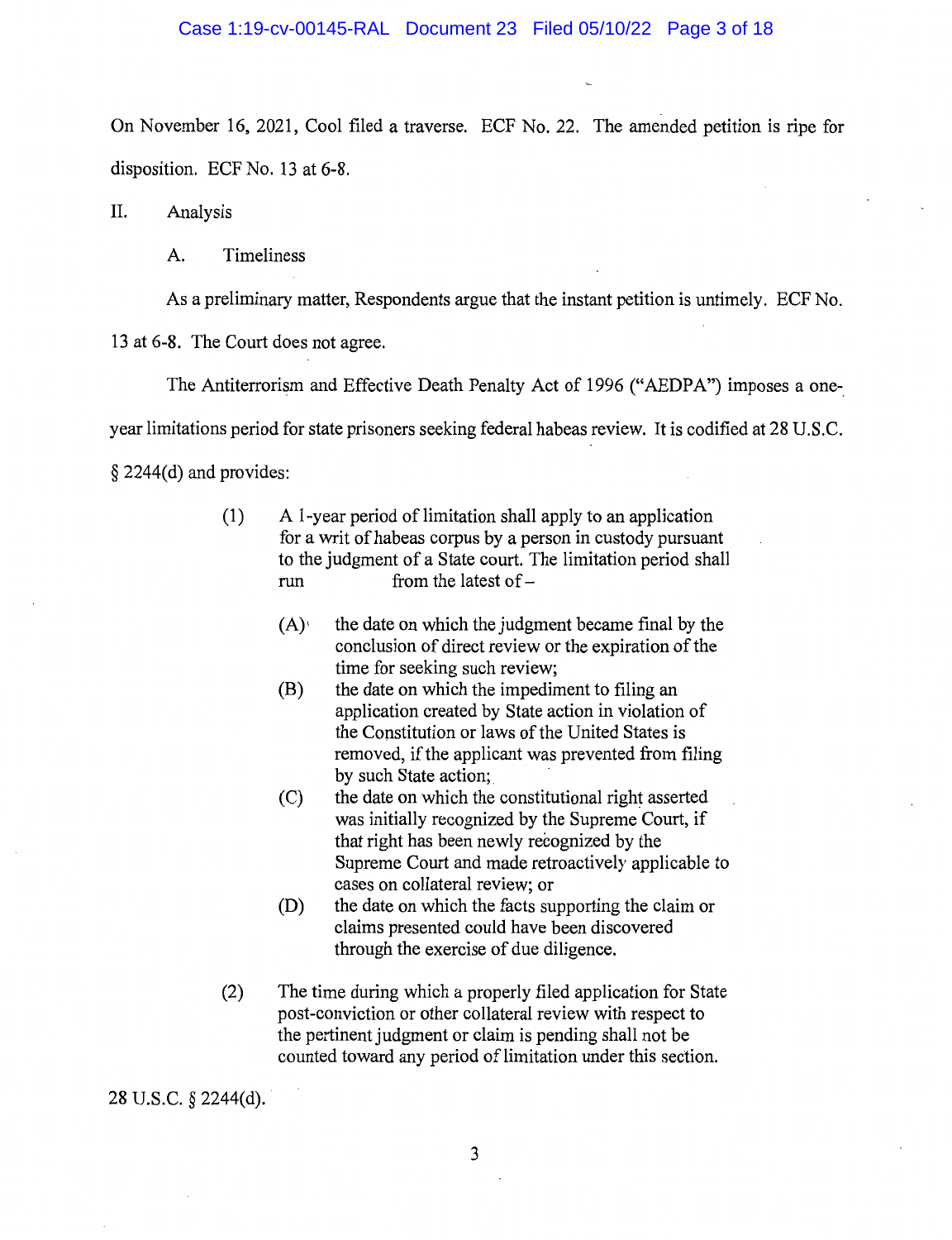# Case 1:19-cv-00145-RAL Document 23 Filed 05/10/22 Page 4 of 18

In analyzing whether a petition for writ of habeas corpus has been timely filed under the one-year limitations period, a federal court must undertake a three-part inquiry. First, the court must determine the "trigger date" for the one-year limitations period pursuant to section 2244(d)(l). *Caldwell v. Mahally, et al.,* 2019 WL 5741706, \*5 (W.D. Pa. Nov. 5, 2019). Second, the court must determine whether any "properly filed" applications for post-conviction or collateral relief were pending during the limitations period that would toll the statute pursuant to section 2244(d)(2). *Id.* at \*6. Third, the court must determine whether any of the other statutory exceptions or equitable tolling should be applied on the facts presented. *Id.* at \*8.

Nine of the eleven grounds for relief set forth in the instant petition are related to Cool's trial and sentence.<sup>3</sup> Thus, the "trigger date" for these claims is the date on which his judgment of sentence became final, pursuant to Section  $2244(d)(1)(A)$ . The parties do not dispute that Cool's judgment of sentence became final on September 1, 2015, at the expiration of time for him to seek review in the United States Supreme Court. ECF No. 13 at 7; ECF No. 22 at 3. Accordingly, Cool had to file any federal habeas petition concerning these claims by September 1, 2016.

However, Section 2244(d)(2) provides that the one-year limitations period is tolled during the pendency of a "properly filed" state post-conviction proceeding. Cool filed his first PCRA petition on May 26, 2016, by which time 268 days of his one-year limitations period had expired. Those proceedings were "properly filed," and, thus, tolled the statute of limitations until at least February 27, 2019.<sup>4</sup> At that time, Cool had 97 days remaining in the limitations period. Cool

<sup>&</sup>lt;sup>3</sup> Grounds Ten and Eleven, related to the PCRA proceedings, are not cognizable in a federal habeas petition, as will be discussed *infra.* An evaluation of their timeliness is not relevant.

<sup>4</sup>Respondents assert that these PCRA proceedings concluded on October 17, 2018, when the Supreme Court of Pennsylvania denied Cool's petition for allowance of appeal from the Superior Court's decision to affirm the PCRA court's order. ECF No. 13 at 7. However, the Superior Court's decision also remanded the case to the PCRA court for further proceedings concerning SORNA registration requirements. As set forth above, those proceedings concluded on February 27, 2019, when the PCRA court granted the petition insofar as it vacated the registration requirements. ECF No. 13-4 at 93.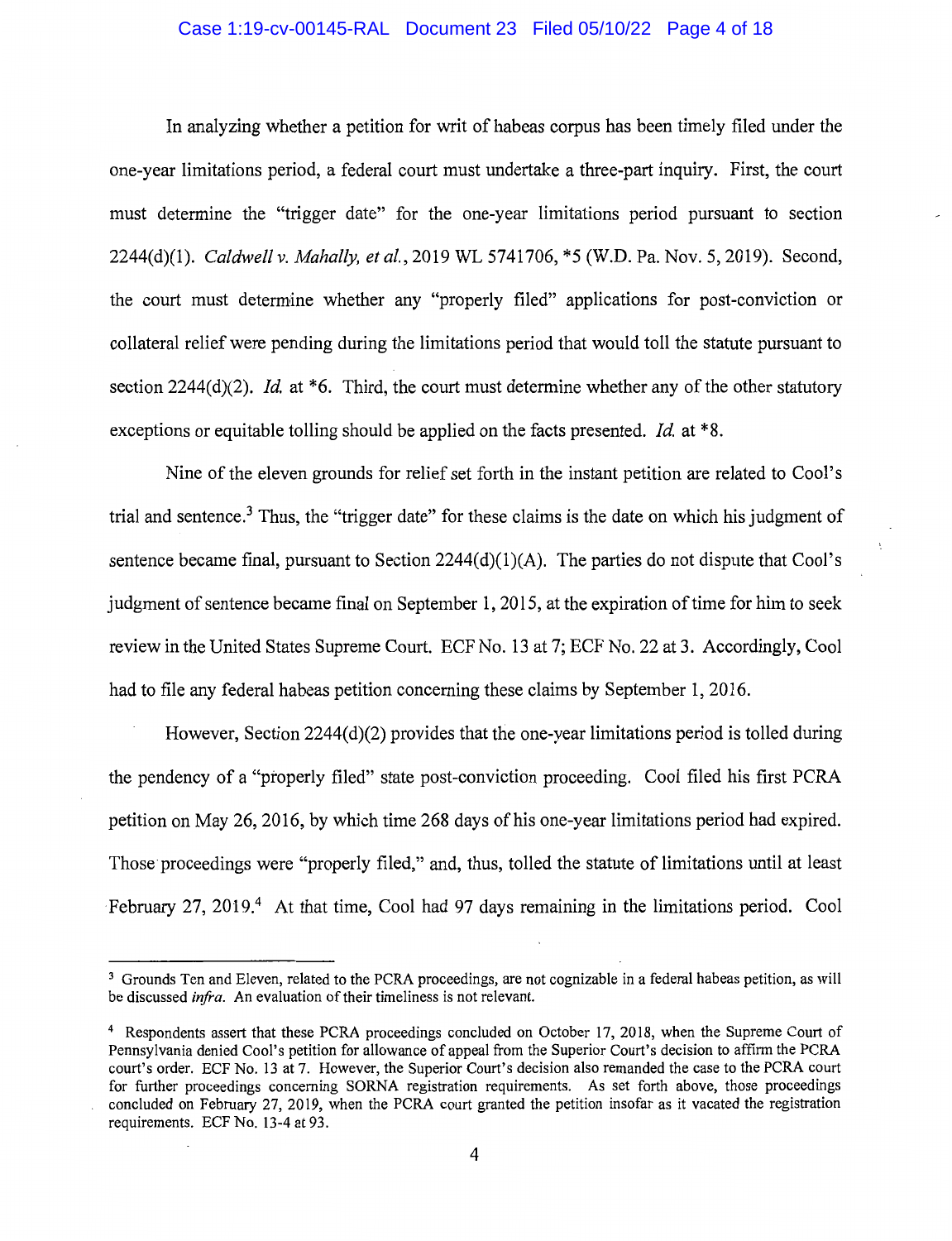#### Case 1:19-cv-00145-RAL Document 23 Filed 05/10/22 Page 5 of 18

commenced the instant case by filing a petition in this Court on May 16, 2019.<sup>5</sup> ECF No. 1. That petition was signed on May 3, 2019. *Id.* Using either date, the petition was filed within the limitations period.

Accordingly, the petition and its trial-related claims are timely.

B. Grounds for Relief

1. Ground One: Sufficiency of the evidence

Cool first asserts that the Commonwealth failed to present sufficient evidence to support his convictions of indecent assault, IDSI, and rape of a child because there was no proof that the victim was under the age of 13 and no proof of serious bodily injury (to support the IDSI conviction). ECF No. 5 at 5.

a. Age

Cool raised the age-related part of this claim in his direct appeal. The Superior Court's

analysis thereof was as follows:

In his first claim, Cool argues that the evidence was insufficient to establish that J. was less than 13 years of age at the time of the abuse, a fact that was critical to his convictions of Indecent Assault-Person less than 13 years of age, Involuntary Deviate Sexual Intercourse with a Child, and Rape of a Child. Cool claims that given that J.'s date of birth was July 3, 1984, J. presented conflicting testimony regarding his age when the abuse started and the house they were living in at that time. Cool argues that, because J. testified that the first incident of abuse occurred

concluded on February 27, 2019, when the PCRA court granted the petition insofar as it vacated the registration requirements. ECF No. 13-4 at 93.

<sup>&</sup>lt;sup>5</sup> Respondents assert that the relevant filing date is March 24, 2021, when Cool moved to reopen this case, ECF No. 13 at 8, thus disregarding the purpose and the effect of the stay entirely. The practice of staying and abeying federal habeas cases is a development necessitated by the interaction of the one-year statute of limitations enacted by AEDPA and the pre-AEDPA rule set forth in *Rose v. Lundy,* 455 U.S. 509 (1981), that required that federal courts dismiss without prejudice habeas petitions that contain unexhausted claims. *Rhines v. Weber,* 544 U.S. 269, 275 (2005) ("As a result of the interplay between AEDPA's 1-year statute of limitations and *Lundy's* dismissal requirement, petitioners who come to federal court with 'mixed' petitions run the risk of forever losing their opportunity for any federal review of their unexhausted claims."). In *Rhines,* the Supreme Court held that in order to avoid predicaments that may arise in attempting to comply with AEDPA's statute of limitations while at the same time exhausting claims in state court, a state prisoner may file a "protective" habeas petition in federal court and ask the district court to stay and abey the federal habeas proceeding until state remedies are exhausted. 544 U.S. at 276-78. That is precisely what occurred in this case.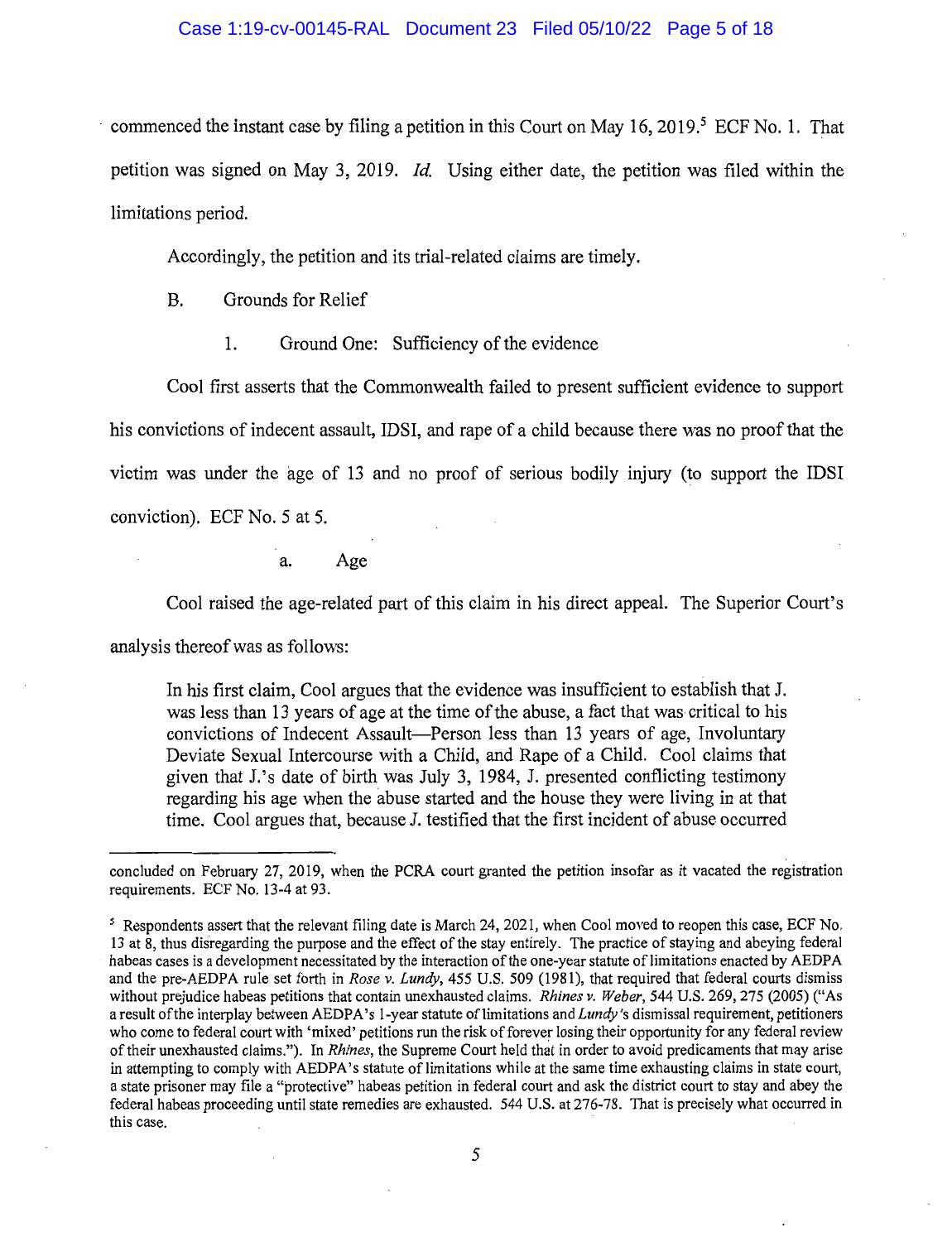after the family moved to their Cherry Street residence, and because J. would have been 12 years old at that time, and would have turned 13 while living in that residence, the Commonwealth failed to establish J.'s age as an element beyond a reasonable doubt.

We apply the following standard of review when considering a challenge to the sufficiency of the evidence:

The standard we apply in reviewing the sufficiency of the evidence is whether viewing all the evidence admitted at trial in the light most favorable to the verdict winner, there is sufficient evidence to enable the fact-finder to find every element of the crime beyond a reasonable doubt. In applying the above test, we may not weigh the evidence and substitute our judgment for the factfinder. In addition, we note that the facts and circumstances established by the Commonwealth need not preclude every possibility of innocence. Any doubts regarding a defendant's guilt may be resolved by the fact-finder unless the evidence is so weak and inconclusive that as a matter of law no probability of fact may be drawn from the combined circumstances. The Commonwealth may sustain its burden of proving every element of the crime beyond a reasonable doubt by means of wholly circumstantial evidence. Moreover, in applying the above test, the entire record must be evaluated and all evidence actually received must be considered. Finally, the finder of fact[,] while passing upon the credibility of witnesses and the weight of the evidence produced, is free to believe all, part or none of the evidence.

*Commonwealth v. Melvin,* 2014 PA Super 181, at \*83 (Pa. Super. 2014) (citation omitted).

Under 18 Pa.C.S.A.  $\S$  3126(a)(7), Indecent Assault-Person less than 13 years of age is defined as follows:

**(a) Offense defined.-A** person is guilty of indecent assault if the person has indecent contact with the complainant, causes the complainant to have indecent contact with the person or intentionally causes the complainant to come into contact with seminal fluid, urine or feces for the purpose of arousing sexual desire in the person or the complainant and:

\* \* \*

(7) the complainant is *less than 13 years of age* 

18 Pa.C.S.A. § 3126 (emphasis added).

Under 18 Pa.C.S.A. § 3123(b), Involuntary Deviate Sexual Intercourse with a Child is defined as follows: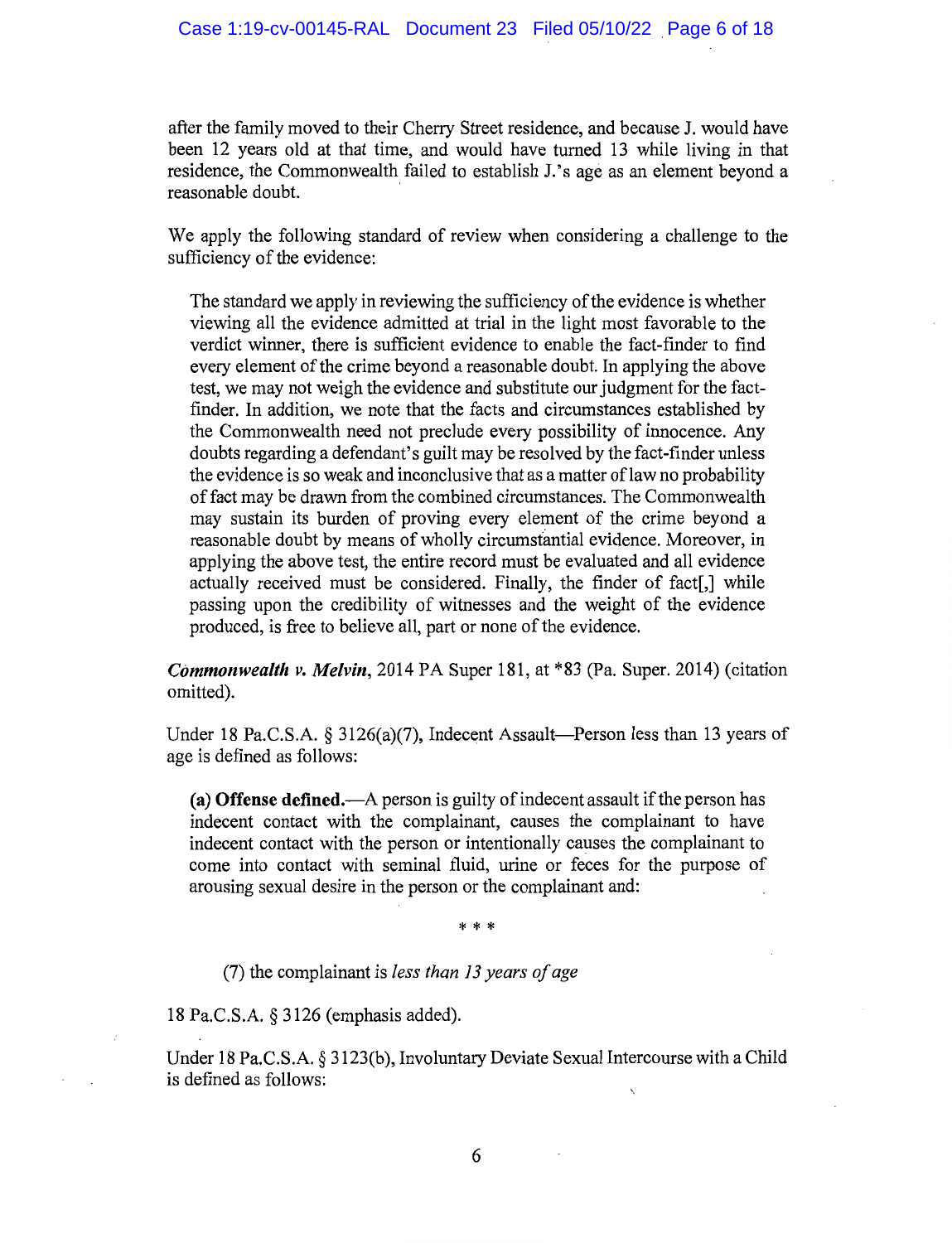**(b) Involuntary deviate sexual intercourse with a child.-A** person commits involuntary deviate sexual intercourse with a child, a felony of the first degree, when the person engages in deviate sexual intercourse with a complainant who is *less than 13 years of age.* 

18 Pa.C.S.A. § 3123 (emphasis added).

Under 18 Pa.C.S.A.  $\S$  3121(c), Rape of a Child is defined as follows:

**(c) Rape of a child.-A** person commits the offense of rape of a child, a felony of the first degree, when the person engages in sexual intercourse with a complainant who is *less than 13 years of age.* 

18 Pa.C.S.A. § 3121 (emphasis added).

Upon our review of the record, we conclude that the evidence presented at trial was sufficient to establish that J. was less than 13 years of age when the assaults occurred. [J.'s mother] testified that she met Cool in 1993, at which time J. was 9 years old. *See* N.T., 7/16/13, at 4. J. testified that he was about 8 or 9 years old the first time Cool attempted to perform oral sex on him. N.T., 7 /15/13, at 90; *see also id.* at 117 (wherein J. testified that he was first abused by Cool between the ages of 8 and 10). J. testified that the family was living in their Cherry Street residence at that time. *Id.* J. also testified that the family was living at that address during the one occasion that Cool attempted to perform anal sex on him. *Id.* at 94. However, [J.'s mother] testified that the family moved to their Cherry Street residence in early 1996, and that they lived there for several years. *See* N.T., 7/16/13, at 9-10, 14. Thus, J. would have been 12 years old at the time the family moved to that residence, and would have turned 13 while living at that residence. *See id.* 

Initially, [J.'s mother's] testimony that the family moved to the Cherry Street residence in 1996 conflicts with J.'s testimony in regards to his age at the time of the first incident of abuse. *See* N.T., 7/15/13, at 90, 117. Further, additional evidence established that the abuse started before J. turned 13. Specifically, in regards to the occasion on which Cool attempted to engage in anal sex with J., J. testified that the incident occurred before Cool and [J.'s mother] were married, and before Cool adopted the children. *Id.* at 98. [J.'s mother] testified that she married Cool on March 15, 1997, and that J..was 12 years old at that time. N.T., 7/16/13, at 10-11. [She] also testified that Cool adopted the children later in 1997. *Id.* Thus, viewed in the light most favorable to the Commonwealth, the evidence presented at trial supports a finding by the jury that J. was under 13 years of age when the abuse began, and when Cool attempted to engage in anal sex with J. *See Commonwealth v. Lyons,* 833 A.2d 245, 258 (Pa. Super. 2003) (concluding that inconsistency in testimony does not alone render evidence insufficient to support a verdict, and that uncorroborated testimony of the complaining witness is sufficient to convict a defendant of sexual offenses).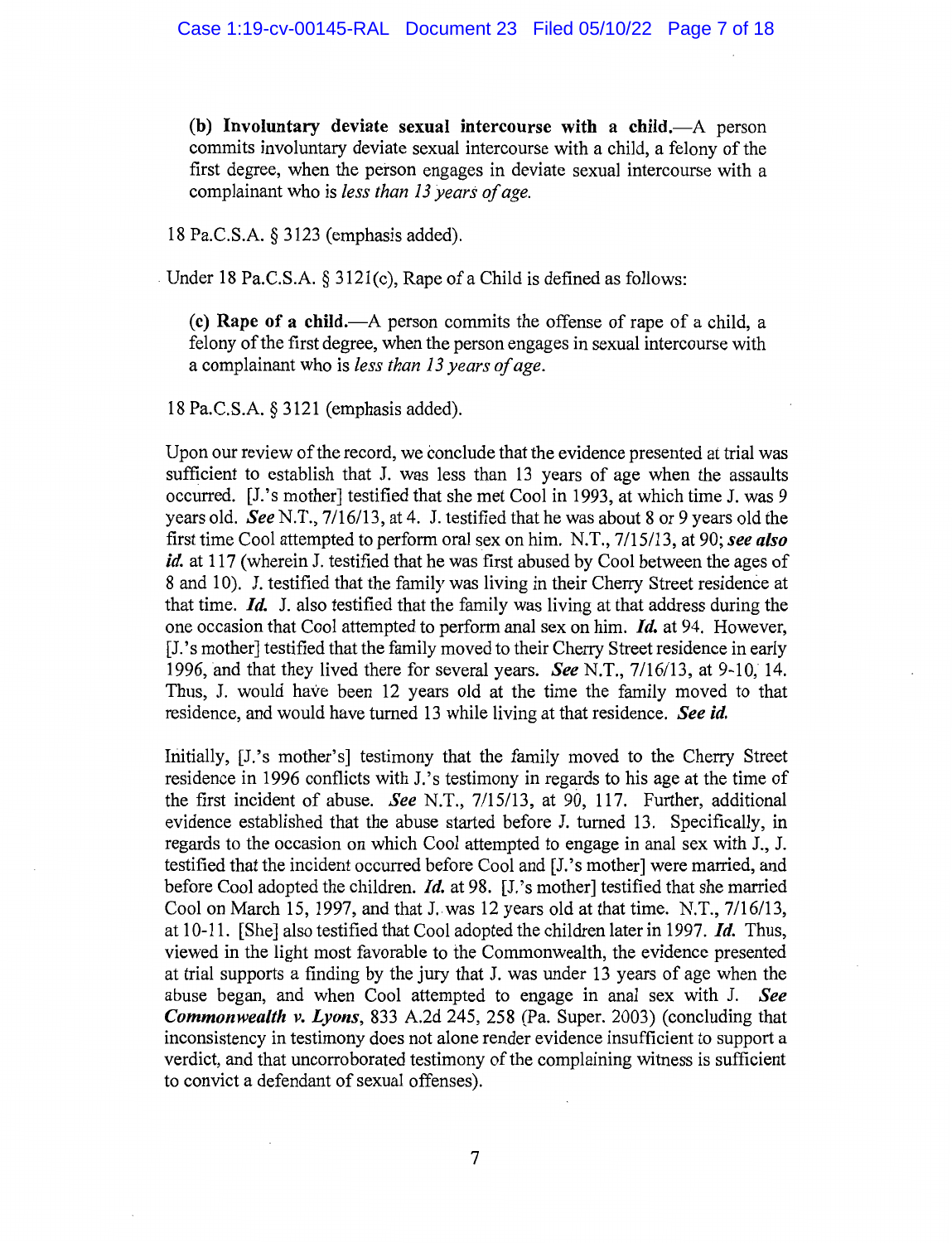ECF No. 13-3 at 59-63 (citations to appellate brief omitted).

Because the state court reviewed this claim and rejected it on its merits, the following standard is applicable. Under AEDPA, if a state court rejects a claimed federal violation on the merits, to obtain habeas relief a petitioner must show that the ruling:

> (1) resulted in a decision that was contrary to, or involved an unreasonable application of, clearly established Federal law, as determined by the Supreme Court of the United States; or

> (2) resulted in a decision that was based on an unreasonable determination of the facts in light of the evidence presented in the State court proceeding.

28 U.S.C.§ 2254(d). *See also Williams v. Taylor,* 529 U.S. 362, 405-06 (2000); *Lambert v. Blackwell,* 387 F.3d 210, 234 (3d Cir. 2004); *Thomas v. Horn,* 570 F.3d 105 (3d Cir. 2009).

An unreasonable application of federal law focuses on whether the state court unreasonably applied relevant United States Supreme Court holdings. *White v. Woodall,* 572 U.S. 415, 419-20 (2014). A petitioner must show an error so egregious "that the state court's ruling on the claim being presented in federal court was so lacking in justification that there was an error well understood and comprehended in existing law beyond any possibility for fairminded disagreement." *Harrington v. Richter,* 562 U.S. 86, 102-03 (2011).

An unreasonable determination of the facts is one where the petitioner proves by clear and convincing evidence, *see* 28 U.S.C. § 2254(e)(l), that the conclusion drawn from the evidence by the state court is so improbable that it "blinks reality." *Miller-El v. Dretke,* 545 U.S. 231, 266 (2005). As long as reasonable minds might disagree about the correctness of a factual determination, a federal habeas court must defer to the state court's determination. *Rice v. Collins,*  546 U.S. 333, 341-42 (2006).

Cool presents no challenge whatsoever to the Superior Court's ruling, instead only baldly asserting that "the Commonwealth did not prove beyond a reasonable doubt nor present evidence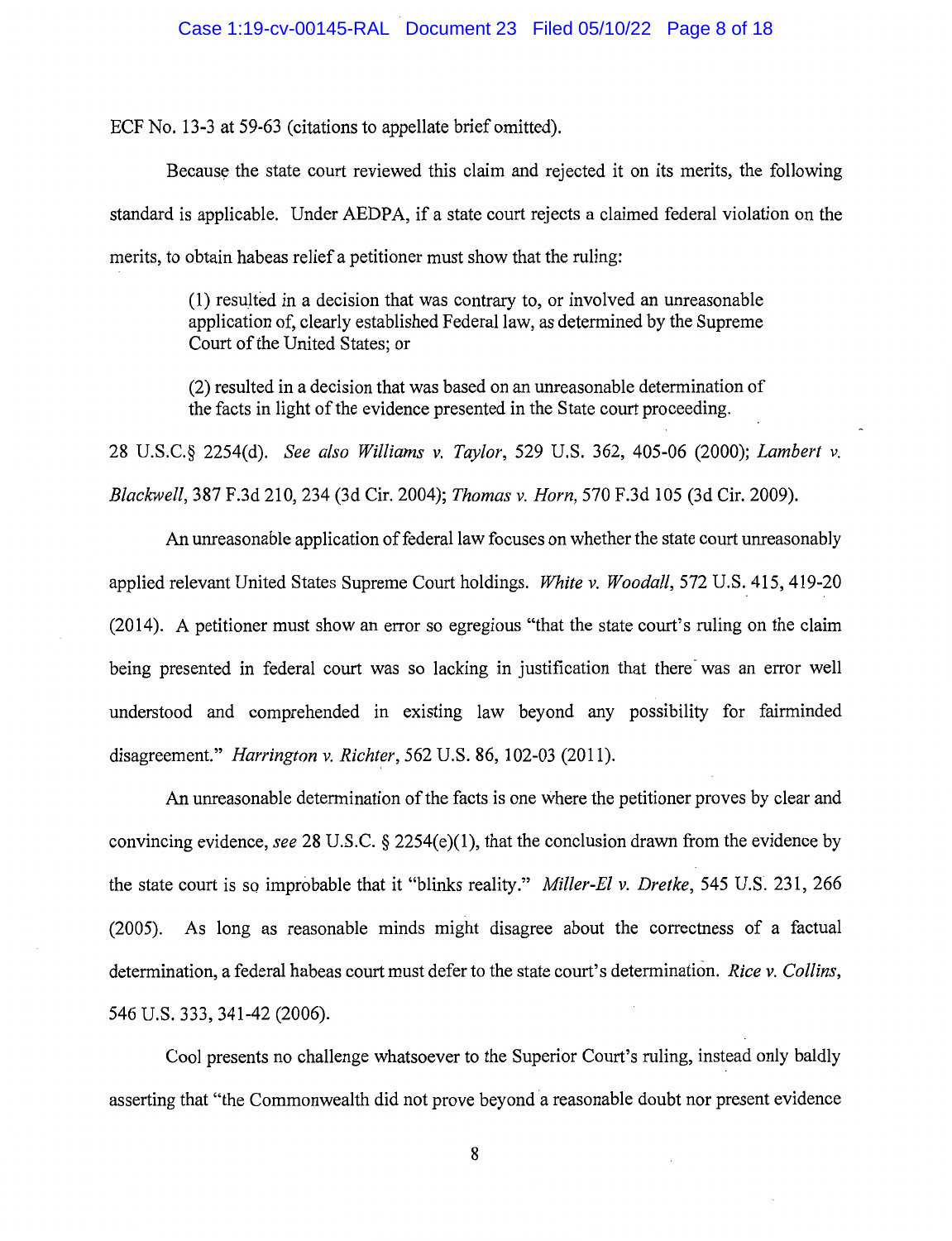#### Case 1:19-cv-00145-RAL Document 23 Filed 05/10/22 Page 9 of 18

proving that the victim was under the age of 13 .... " ECF No. 5 at 5. This is not an appropriate basis for habeas relief and he is thus not entitled to any such relief thereupon.

#### b. Serious bodily injury

Cool states that he raised this claim in his direct appeal. ECF No. 5 at 5. However, in that appeal, he raised only the first part of the claim, concerning age. ECF No. 13-3 at 59-60. Thus, the second part, concerning serious bodily injury is unexhausted.

The provisions of the federal habeas corpus statute at 28 U.S.C. § 2254(b) require a state prisoner to exhaust available state court remedies before seeking federal habeas corpus relief. This "exhaustion" requirement is "grounded in principles of comity; in a federal system, the States should have the first opportunity to address and correct alleged violations of state prisoner's federal rights." *Cristin v. Brennan,* 281 F.3d 404,410 (3d Cir. 2002) (quoting *Coleman v. Thompson,* 501 U.S. 722, 731 (1991)). *See also O'Sullivan v. Boerckel,* 526 U.S. 838,844 (1999). A petitioner shall not be deemed to have exhausted state remedies if he has the right to raise his claims by any available state procedure. 28 U.S.C. § 2254(c).

In order to exhaust a claim, a petitioner must "fairly present" it to each level of the state courts. *Lines v. Larkins,* 208 F.3d 153, 159 (3d Cir. 2000)(citing 28 U.S.C. § 2254(b)); *0 'Sullivan,*  526 U.S. at 848. In Pennsylvania, this requirement means that a petitioner in a non-capital case must have presented every federal constitutional claim raised in his habeas petition to the Court of Common Pleas and then the Superior Court either on direct or collateral appeal. *See Lambert,* 3 87 F.3d at 233-34.

"When a claim is not exhausted because it has not been 'fairly presented' to the state courts, but state procedural rules bar the applicant from seeking further relief in state courts, the exhaustion requirement is satisfied because there is 'an *absence of available State corrective process."'*   $\overline{a}$ 

I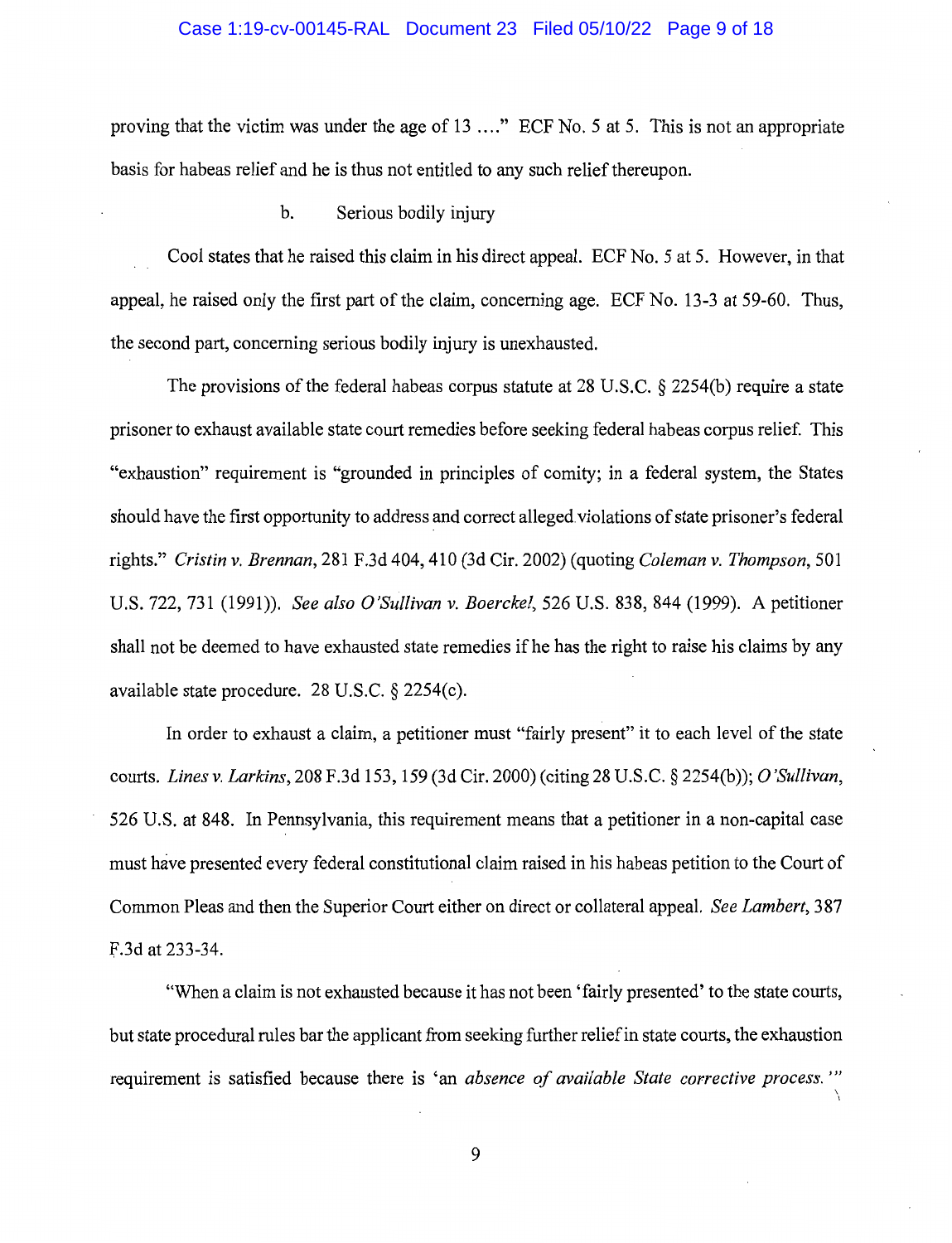*McCandless v. Vaughn, 172 F.3d 255, 260 (3d Cir. 1999) (quoting 28 U.S.C. § 2254(b)).* In such cases, however, applicants are considered to have procedurally defaulted their claims, *Rolan v. Coleman,* 680 F .3d 311, 317 (3d Cir. 2012) ("Procedural default occurs when a claim has not been fairly presented to the state courts ... and there are no additional state remedies available to pursue ... or, when an issue is properly asserted in the state system but not addressed on the merits because of an independent and adequate state procedural rule .... ), and federal courts may not consider procedurally defaulted claims unless ''the prisoner can demonstrate cause for the default and actual prejudice as a result of the alleged violation of federal law, or demonstrate that failure to consider the claim[] will result in a fundamental miscarriage of justice." *Coleman,* 501 U.S. at 750. To show cause, a petitioner must demonstrate "some objective factor external to the defense" that prevented compliance with the state's procedural requirements. *Id* at 753 (citing *Murray v. Carrier,* 477 U.S. 478, 488 (1986)). To show a fundamental miscarriage of justice, a petitioner must demonstrate that he is actually innocent of the crime, *McCleskey v. Zant,* 499 U.S. 467,494 (1991), by presenting new evidence of innocence. *Schlup v. Delo,* 513 U.S. 298, 316 (1995).

To the extent that Cool is now time-barred from raising this claim in state court, the exhaustion requirement is excused; however, the claim is procedurally defaulted. *See, e.g., Lines,*  208 F.3d at 162-66. Cool has demonstrated neither cause and prejudice nor a fundamental miscarriage of justice that would excuse the procedural default of this claim. Therefore, the claim is not subject to federal habeas review.

# 2. Oround Two: Illegal sentence

In Ground Two, Cool asserts that the Commonwealth filed a notice of intent to seek a mandatory minimum sentence for Cool, but the trial court did not impose that mandatory minimum sentence, which it was bound to do pursuant to 42 Pa.C.S.A. § 9718. ECF No. 5 at 7. Cool states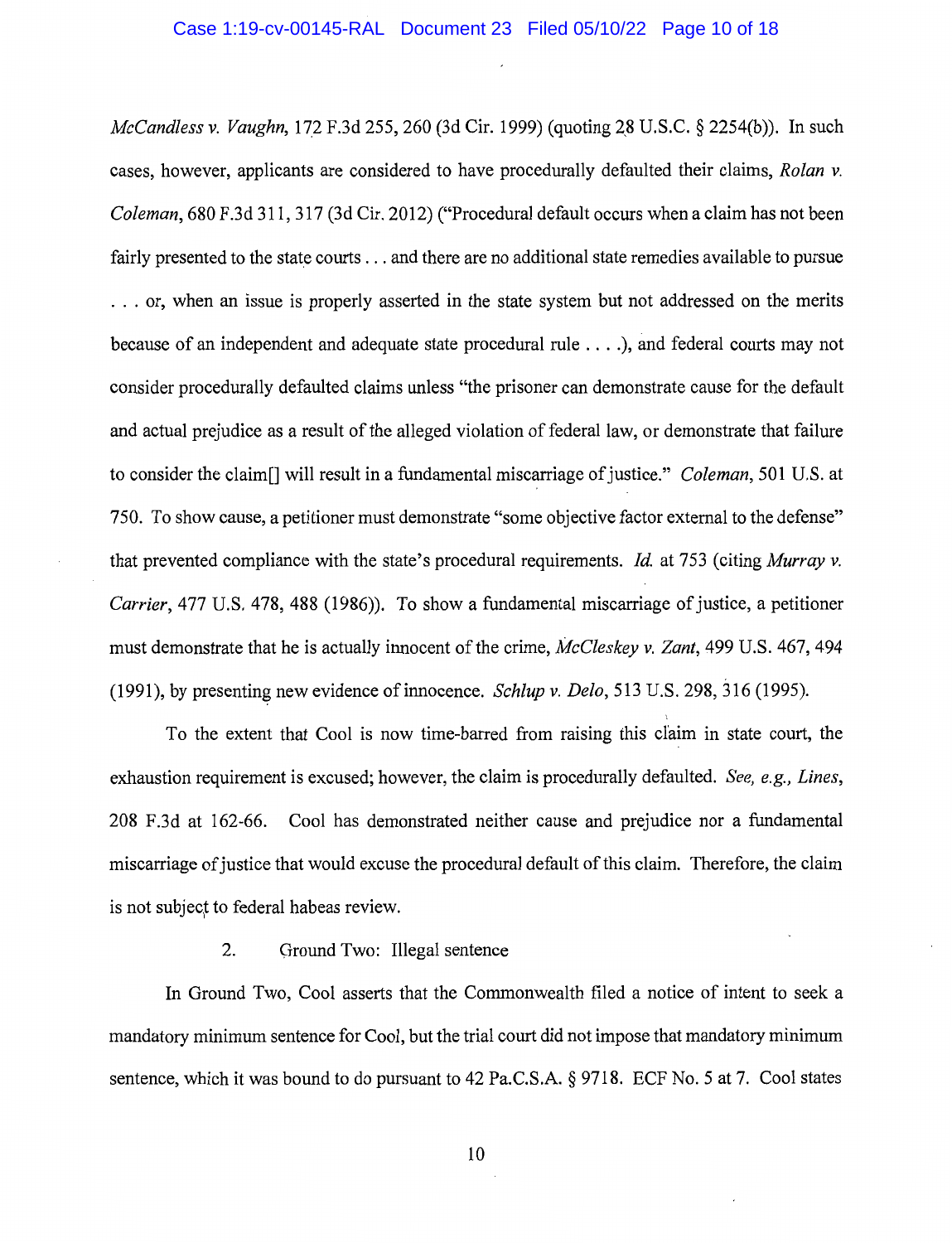## Case 1:19-cv-00145-RAL Document 23 Filed 05/10/22 Page 11 of 18

that he raised this issue in his first PCRA petition and the appeal from the denial thereof, *id* ; however, the only related claim he raised in his PCRA appeal was a claim that his sentencing and appellate counsel were ineffective for failing to challenge the imposition of the mandatory minimum sentence. ECF No. 13-4 at 61-62. Thus, it does not appear that this claim was exhausted and thus it is likely procedurally defaulted.

However, because the Court can avoid the issue of procedural default altogether and simply review the claim at issue *de nova* and deny it on that basis, the Court will do so here. *Lambrex v. Singletary,* 520 U.S. 518, 525 (1997) (the court may avoid the more complex issue of procedural default and evaluate the claim on the merits if it is more efficient to do so). Insofar as Cool is claiming that his sentence is illegal because the sentencing court imposed a greater minimum sentence than that required under 42 Pa.C.S.A.  $\delta$  9718,<sup>6</sup> that argument has no merit. The statute . only prohibits the sentencing court from imposing lesser sentences; it does not prevent the sentencing court from imposing a sentence greater than that provided therein. 42 Pa.C.S.A. § 9718(d). Cool is not entitled to relief on this claim.

# 3. Ground Three: Statutes of limitations

Cool next argues that the statutes of limitations on three of the counts brought against him expired before he was charged. ECF No. 5 at 8-10. Specifically, Cool asserts that Counts 1, 2, and 3, concerning J., had to be brought prior to J.'s  $20<sup>th</sup>$  birthday, which was in 2004; the charges were brought in 2012. *Id.* Cool asserts that he raised this claim in his PCRA petition, *id.*; however, he did not. He raised a related claim of ineffective assistance of counsel for failing to raise a

<sup>&</sup>lt;sup>6</sup> The notice filed by the Commonwealth set forth its intent to seek mandatory minimum sentences of five years' imprisonment each for four of the counts against Cool. ECF No. 13-2 at 122. At those counts, Cool received minimum sentences of 66 months' imprisonment each. *Id.* at 146-147.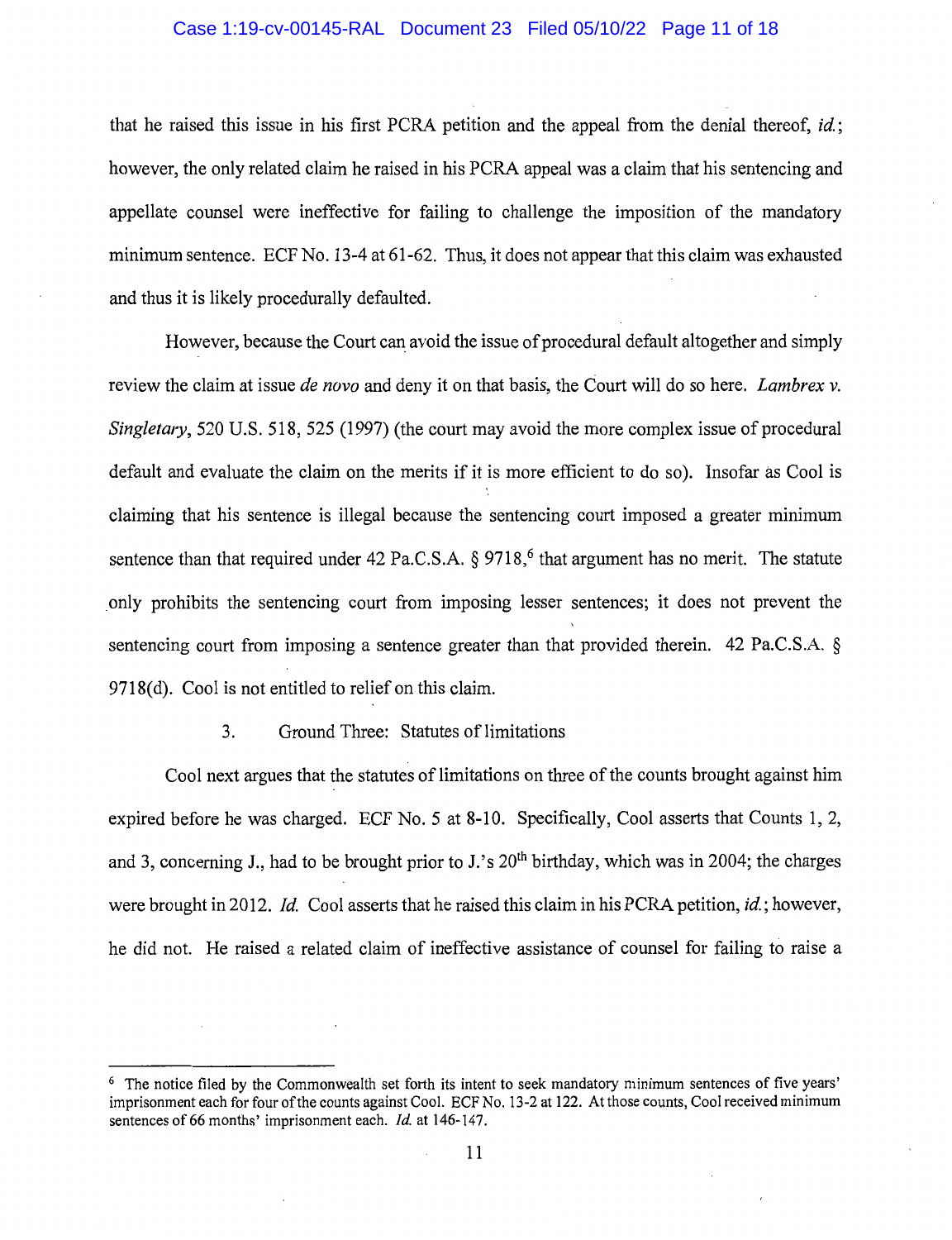## Case 1:19-cv-00145-RAL Document 23 Filed 05/10/22 Page 12 of 18

statute-of-limitations defense, ECF No. 13-3 at 86, but he did not raise the distinct substantive claim that he raises here.

Exhaustion of an ineffectiveness claim does not constitute exhaustion of the substantive claim underlying the ineffectiveness claim. *Willis v. Vaughn,* 48 Fed. Appx. 402, 406 (3d Cir. 2002). Thus, the instant claim is unexhausted. To the extent that Cool is now time-barred from raising this claim in state court, the exhaustion requirement is excused; however, the claim is procedurally defaulted. *See, e.g., Lines,* 208 F.3d at 162-66. Cool has demonstrated neither cause and prejudice nor a fundamental miscarriage of justice that would excuse the procedural default of this claim. Therefore, the claim is not subject to federal habeas review.

# 4. Ground Four: Subject matter jurisdiction

In Ground Four, Cool asserts that the Erie Police Department lacked "subject matter jurisdiction" over several of the locations of the criminal activity. ECF No. 5 at 10-11. The *(*  locations are not specified. This claim fails for multiple reasons, the simplest reason of which is that this claim is procedurally defaulted.

Cool did not raise this claim in state court. He states that he raised in the appeal from his first PCRA petition; however, that claim was one of ineffective assistance of counsel for failure to raise this claim. ECF No. 13-4 at 57. As set forth above, exhaustion of the ineffectiveness claim would not mean exhaustion of this claim. In any event, the Superior Court found the ineffectiveness claim to be waived because it was improperly raised for the first time on appeal. *Id.* n.5 (citing Pa.R.A.P 302(a)). Cool raised a similar ineffectiveness claim in his second PCRA petition. *Id.* at 106-07. That petition was determined by the state courts to be untimely. *Id.* at 126; 184-89 (citing 42 Pa.C.S.A. § 9545(b)). Because Cool failed to raise this claim in the state , In the contract of the contract of the contract of the contract of the contract of the contract of the contract of the contract of the contract of the contract of the contract of the contract of the contract of the cont courts, and/or failed to comply with state procedural rules which resulted in the state courts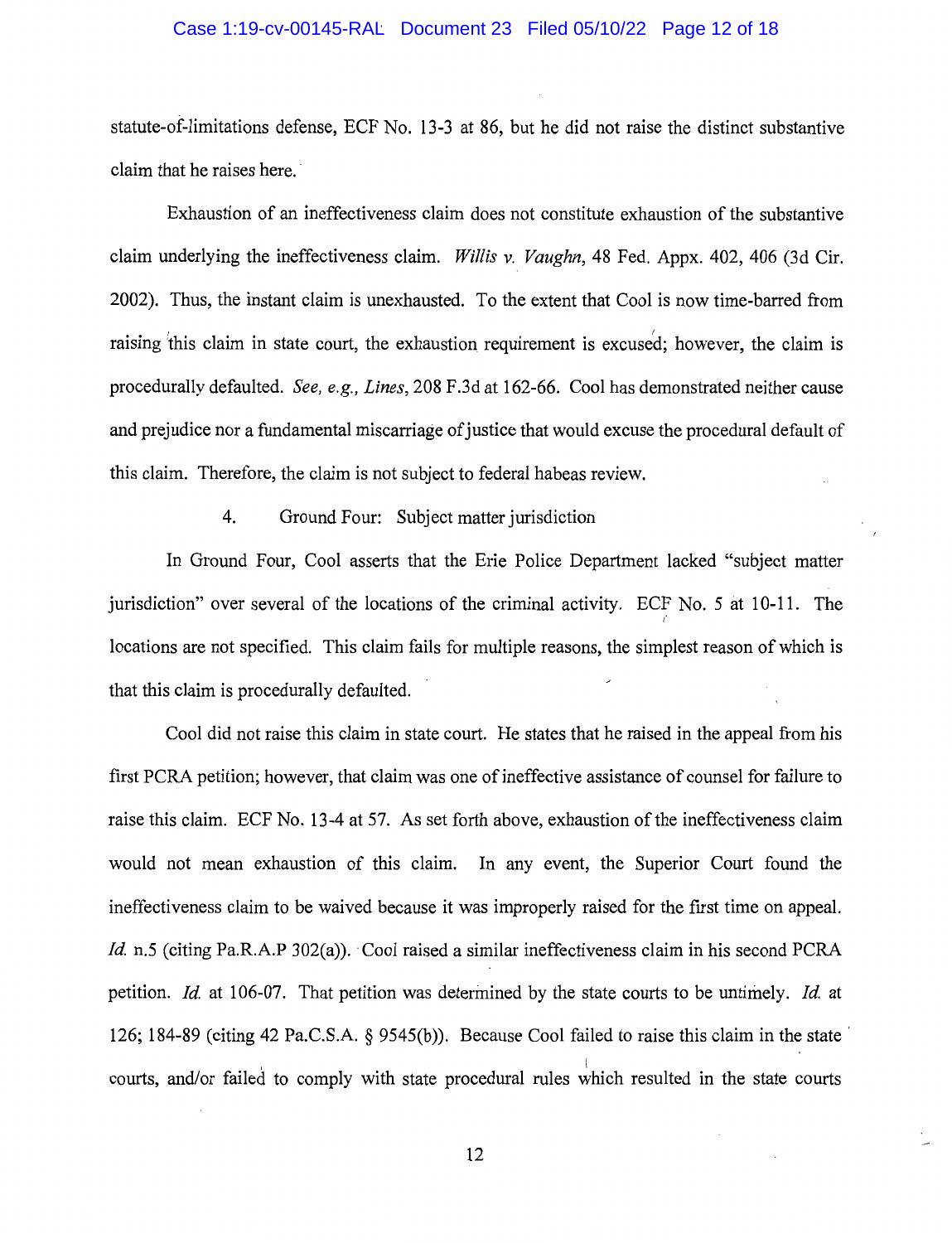## Case 1:19-cv-00145-RAL Document 23 Filed 05/10/22 Page 13 of 18

declining to address this claim on its merits, it is procedurally defaulted. Cool has demonstrated neither cause and prejudice nor a fundamental miscarriage of justice that would excuse the procedural default of this claim. Therefore, the claim is not subject to federal habeas review.

5. Ground Five: Pre-trial prosecutorial misconduct

In this claim, Cool asserts that the district attorney improperly assisted a witness in constructing a timeline for the criminal acts. ECF No. 5-1 at 1-3. Cool states that he raised this claim in his appeal from the denial of his first PCRA petition. *Id.* He did not. ECF No. 13-4 at 56-57 (appellate opinion listing issues presented to Superior Court on appeal).

Because this claim was not presented to the state courts, it is unexhausted. To the extent that Cool is now time-barred from raising this claim in state court, the exhaustion requirement is excused; however, the claim is procedurally defaulted. *See, e.g., Lines,* 208 F.3d at 162-66. Cool has demonstrated neither cause and prejudice nor a fundamental miscarriage of justice that would excuse the procedural default of this claim. Therefore, the claim is not subject to federal habeas review.

## 6. Ground Six: Conflict of interest with trial counsel

Cool next argues that his trial counsel had a conflict of interest because counsel also represented the Erie County Office of Children and Youth, from which Cool sought records concerning the victims in his criminal case. ECF No. 5-1 at 3-5. Cool states that he raised this claim in his appeal from the denial of his first PCRA petition. *Id.* He did not. ECF No. 13-4 at 56-57 (appellate opinion listing issues presented to Superior Court on appeal).

Because this claim was not presented to the state courts, it is unexhausted. To the extent that Cool is now time-barred from raising this claim in state court, the exhaustion requirement is excused; however, the claim is procedurally defaulted. *See, e.g., Lines,* 208 F.3d at 162-66. Cool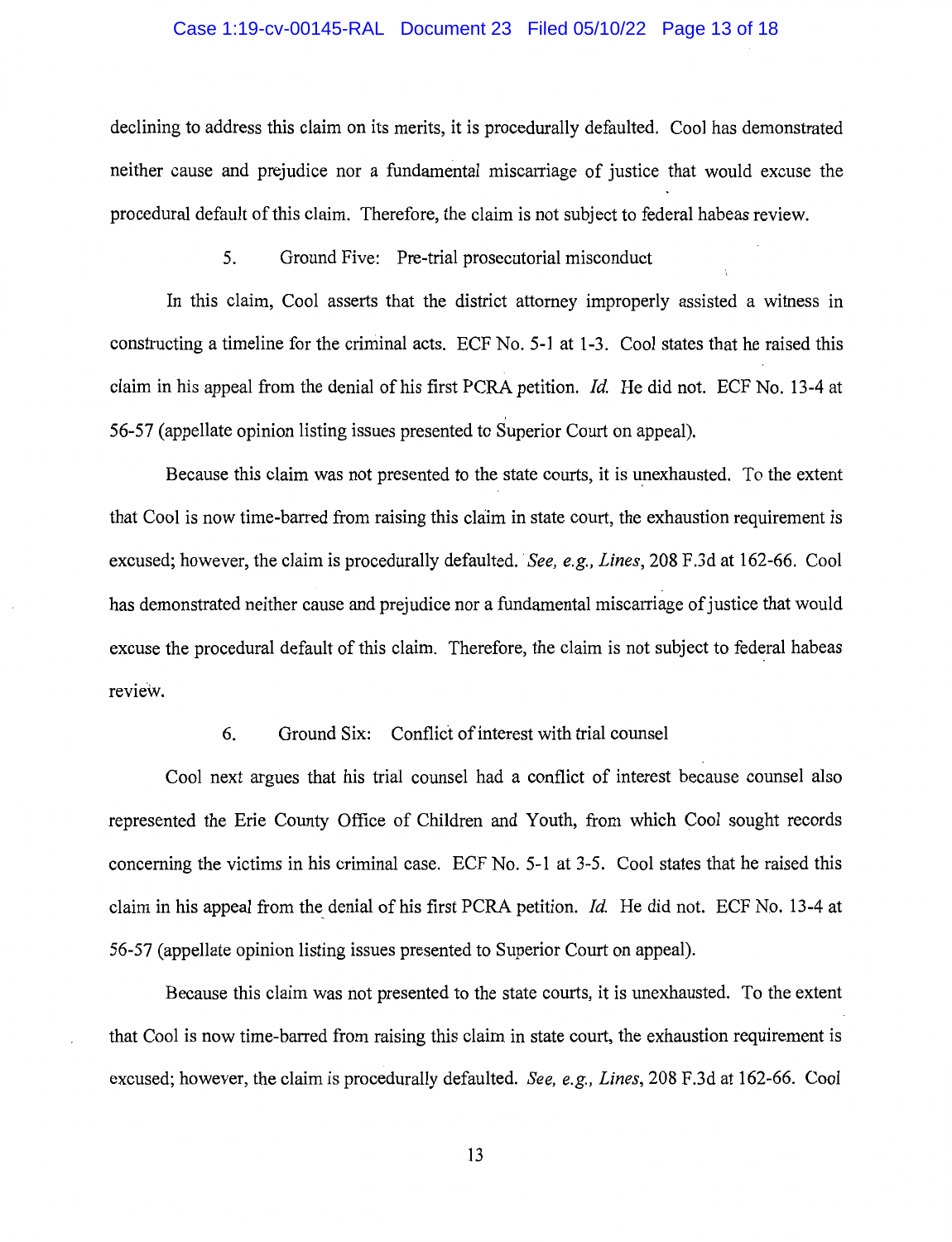# Case 1:19-cv-00145-RAL Document 23 Filed 05/10/22 Page 14 of 18

has demonstrated neither cause and prejudice nor a fundamental miscarriage of justice that would excuse the procedural default of this claim. Therefore, the claim is not subject to federal habeas review.

# 7. Ground Seven: Conflict of interest with trial court

Cool next argues that the trial court had a conflict of interest because it presided over the adoption of the victims in this case by Cool. ECF No. 5-1 at 5-6. Cool states that he raised this claim in his appeal from the denial of his first PCRA petition. *Id.* He did not. ECF No. 13-4 at 56-57 (appellate opinion listing issues presented to Superior Court on appeal).

Because this claim was not presented to the state courts, it is unexhausted. To the extent that Cool is now time-barred from raising this claim in state court, the exhaustion requirement is excused; however, the claim is procedurally defaulted. *See, e.g., Lines,* 208 F.3d at 162-66. Cool has demonstrated neither cause and prejudice nor a fundamental miscarriage of justice that would excuse the procedural default of this claim. Therefore, the claim is not subject to federal habeas review.

# 8. Ground Eight: Ineffectiveness of trial counsel for failing to fully explain plea offer

Cool next claims that his trial counsel failed "to fully explain plea offer." ECF No. 5-1 at

6-8. Specifically, Cool asserts:

Trial counsel told Petitioner that the District Attorney would offer a plea deal of no less than ten years and never explained why a plea deal may be one of the Petitioner[']s options or that the Petitioner could be facing a very long prison sentence if convicted at trial. Trial counsel never presented a valid offer from the District Attorney, but only said to the Petitioner "I've got this!" (meaning Trial Counsel was in control of the situation)

*Id.* at 6-7.

 $\boldsymbol{\mathcal{I}}$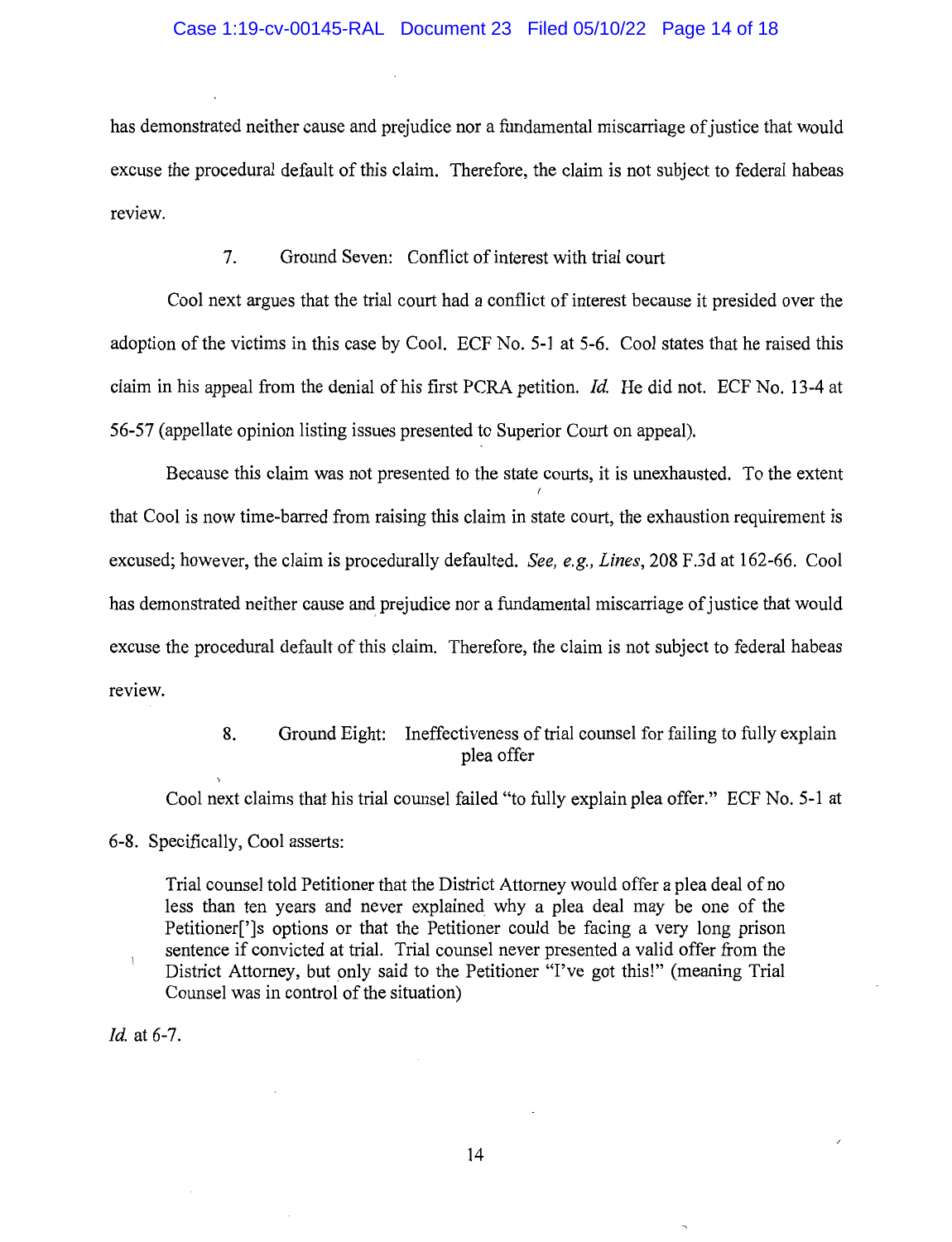## Case 1:19-cv-00145-RAL Document 23 Filed 05/10/22 Page 15 of 18

As with Grounds Five, Six, and Seven, Cool states that he raised this claim in his appeal from the denial of his first PCRA petition, but he did not. Because this claim was not presented to the state courts, it is unexhausted. To the extent that Cool is now time-barred from raising this claim in state court, the exhaustion requirement is excused; however, the claim is procedurally defaulted. *See, e.g., Lines,* 208 F.3d at 162-66. To the extent that Coal's assertions concerning his failed attempts to communicate with PCRA counsel, *id.* at 7; ECF No. 22 at 4, can be generously construed to be an attempt to argue that PCRA counsel's failure to raise this claim excuses the default, the Court will briefly address that point.

Generally, because there is no federal constitutional right to counsel in a PCRA proceeding, a petitioner cannot rely on PCRA counsel's ineffectiveness to establish the "cause" necessary to overcome the procedural default of a federal habeas claim. *Davila v. Davis,* 137 S. Ct. 2058, 2062 (2017). In *Martinez v. Ryan,* 566 U.S. 1 (2012), however, the Supreme Court announced a narrow, but significant, exception to this rule. In relevant part, it held that in states like Pennsylvania, where the law requires that claims of ineffective assistance of trial counsel be raised for the first time in a collateral proceeding, a petitioner may overcome the default of a claim of trial counsel's ineffectiveness if the petitioner demonstrates: (1) the defaulted claim of trial counsel's ineffectiveness is "substantial" and (2) PCRA counsel was ineffective within the meaning of *Strickland v. Washington,* 466 U.S. 668 (1984) for failing to raise that claim in the initial review collateral proceeding. *Martinez,* 566 U.S. at 17.

Here, Cool has failed to meet the first requirement. The claim concerning trial counsel does not indicate that a valid plea offer from the District Attorney ever existed.<sup>7</sup> Trial counsel

<sup>&</sup>lt;sup>7</sup> The Court notes that, in their response to the instant petition, Respondents pointed out that this claim was unsubstantiated by any supporting facts, including the existence of a plea offer. ECF No. 13 at 18-19. In his responsive pleading, ECF No. 22, Cool did not provide additional information.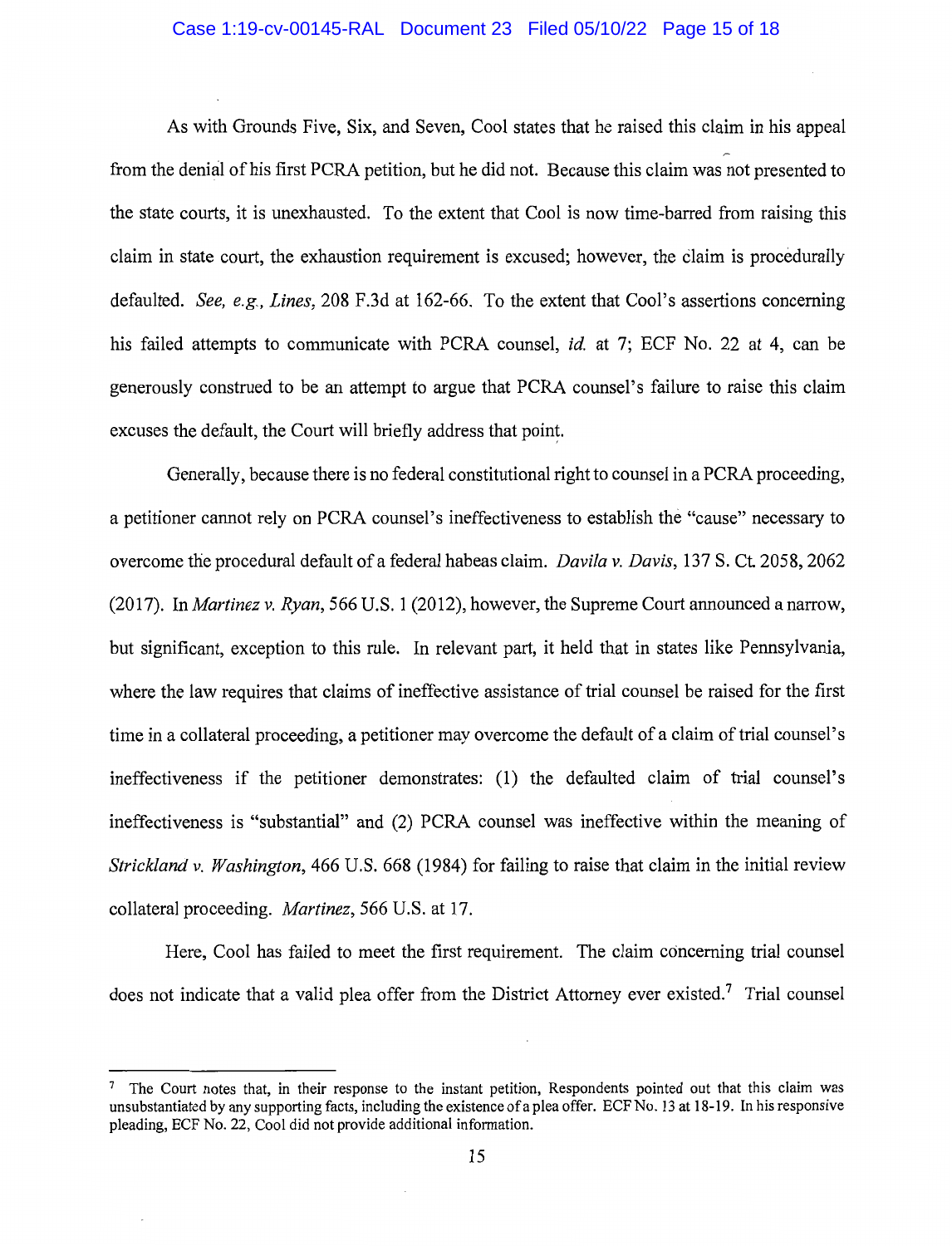## Case 1:19-cv-00145-RAL Document 23 Filed 05/10/22 Page 16 of 18

could not be ineffective for failing to explain a non-existent offer to Cool. Accordingly, Cool has failed to demonstrate that the defaulted claim of trial counsel's ineffectiveness is substantial. Therefore, the procedural default of this claim is not excused, and the claim is not subject to federal habeas review.

9. Ground Nine: Ineffectiveness of trial counsel in failing to call key witness

Cool next claims that his trial counsel was ineffective for failing to call Detective Conway at trial to contradict the testimony of the victims. ECF No. 5-1 at 8-10.

Again, Cool states that he raised this claim in his appeal from the denial of his first PCRA petition, but he did not. Because this claim was not presented to the state courts, it is unexhausted. \ To the extent that Cool is now time-barred from raising this claim in state court, the exhaustion requirement is excused; however, the claim is procedurally defaulted. *See, e.g., Lines,* 208 F.3d at 162-66. This claim is procedurally defaulted. To the extent that Cool's assertions concerning his failed attempts to communicate with PCRA counsel, *id.* at 8-9; ECF No. 22 at 4, can be generously construed to be an attempt to argue that PCRA counsel's failure to raise this claim excuses the default, the Court will briefly address that point.

As he did with the previous claim, Cool has failed to meet the first requirement of *Martinez.*  He offers no facts to support this claim whatsoever.<sup>8</sup> He baldly asserts that the victims "dramatically changed their sworn statements they gave to the Police at the beginning of the proceedings," ECF No. 5-1 at 8, but he does not provide a single example of any such change, nor does he set forth any reason that Detective Conway's testimony was necessary to introduce the contradictory statements of the victims. Thus, the procedural default of this claim is not excused

 $\overline{a}$ 

<sup>&</sup>lt;sup>8</sup> The Court notes that, in their response to the instant petition, Respondents pointed out that this claim was unsubstantiated by any supporting facts. ECF No. 13 at 18. In his responsive pleading, ECF No. 22, Cool did not provide additional information.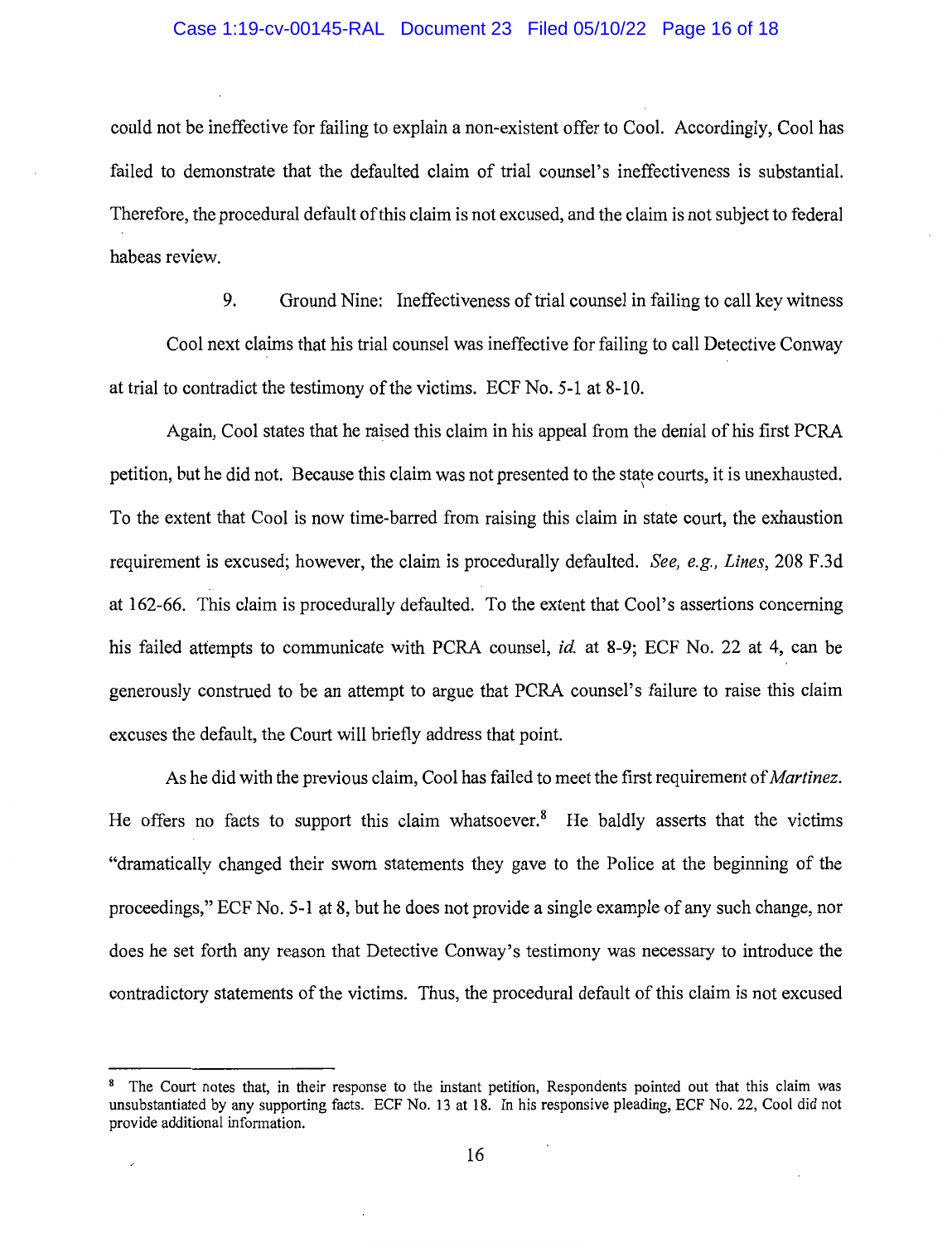## Case 1:19-cv-00145-RAL Document 23 Filed 05/10/22 Page 17 of 18

because Cool has failed to demonstrate that the defaulted claim of trial counsel's ineffectiveness is substantial. Therefore, the claim is not subject to federal habeas review.

10. Grounds Ten and Eleven: Ineffective assistance of PCRA counsel

In his final two grounds, Cool asserts that his appointed PCRA counsel was ineffective in the manner in which he proceeded in the PCRA proceedings, specifically in filing a "no merit" letter with the PCRA court and in failing to advise Cool of his option to proceed *pro se* in the PCRA court. ECF No. 5-1 at 10-14.

These claims are not cognizable in a federal habeas petition. Cool did not have a federal constitutional right to counsel during his PCRA proceeding, *Pennsylvania v. Finley,* 481 U.S. 551, 555 (1987); therefore, he cannot receive habeas relief on a stand-alone claim that his PCRA counsel was ineffective. This concept is codified by statute at 28 U.S.C. § 2254(i), which expressly provides that "[t]he ineffectiveness of counsel during Federal or State collateral post-conviction proceedings shall not be ground for relief in a proceeding arising under section 2254." *See also Coleman,* 501 U.S. at 752-53 ("There is no constitutional right to an attorney in state postconviction proceedings .... Consequently, a petitioner cannot claim constitutionally ineffective assistance of counsel in such proceedings.")

Accordingly, these claims are denied.

C. Conclusion

For the foregoing reasons, the petition will be denied.

III. Certificate of Appealability

AEDPA codified standards governing the issuance of a certificate of appealability for appellate review of a district court's disposition of a habeas petition. It provides that "[u]nless a